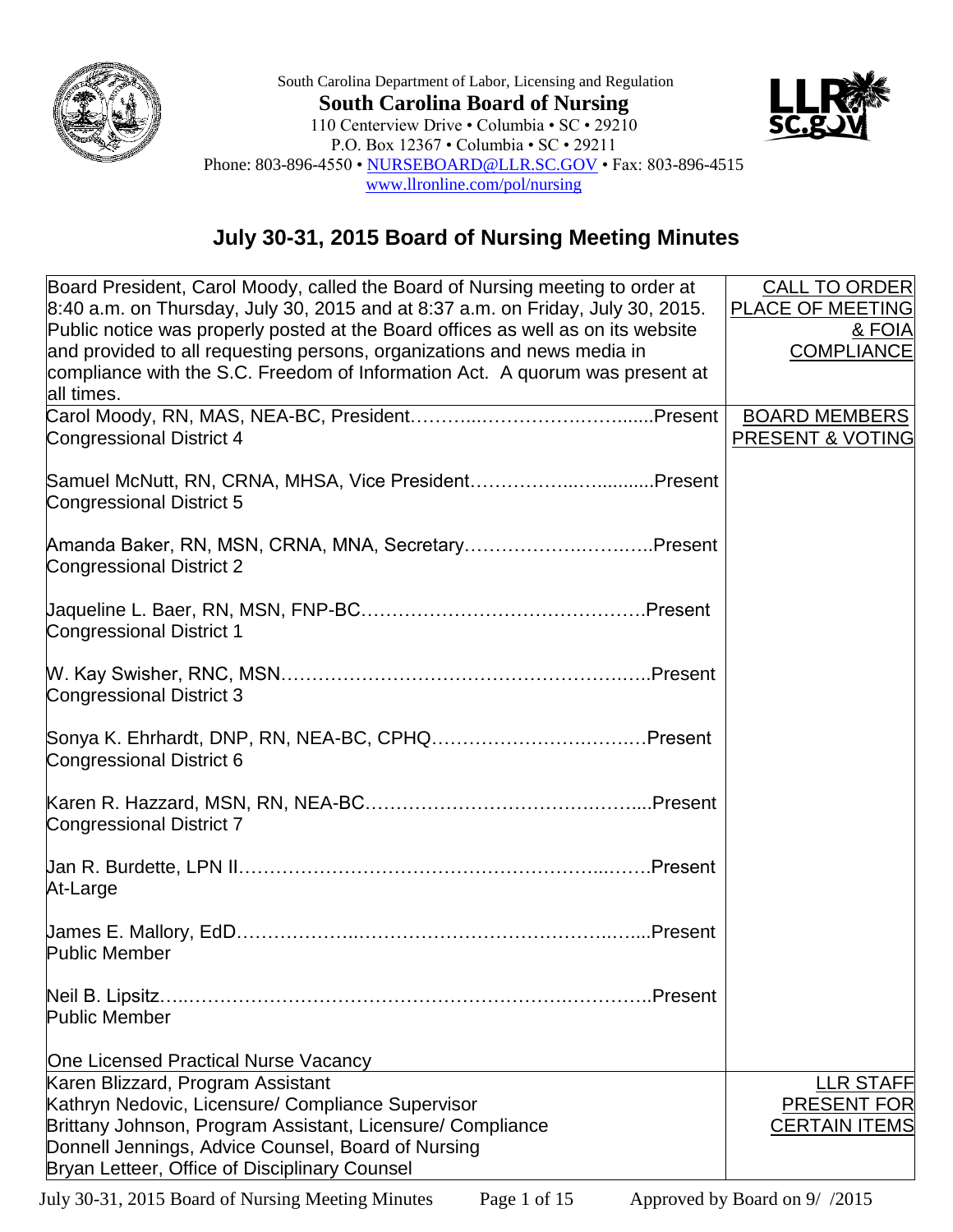| <b>Princess Hodges, Office of Disciplinary Counsel</b>                                                                |                                        |
|-----------------------------------------------------------------------------------------------------------------------|----------------------------------------|
| Megan Flannery, Office of Disciplinary Counsel                                                                        |                                        |
| There were no absences for the July 30-31, 2015 Board of Nursing Meeting.                                             | <b>EXCUSED</b><br><b>ABSENCES</b>      |
| The July 30-31, 2015 Board of Nursing Meeting Regular Agenda was presented                                            | <b>APPROVAL OF</b>                     |
| for the Board's review and approval.                                                                                  | <b>AGENDA</b>                          |
| A motion was made by Karen Hazzard to approve the July 30-31, 2015 Board of                                           | <b>MOTION</b>                          |
| Nursing Regular Agenda. Amanda Baker seconded the motion. The motion                                                  |                                        |
| carried unanimously.                                                                                                  |                                        |
| The Consent Agenda for the July 30-31, 2015 Board of Nursing meeting was                                              | <b>APPROVAL OF</b>                     |
| presented for the Board's review and approval/acceptance as information.                                              | <b>CONSENT AGENDA</b>                  |
| a) For Acceptance: February 17, 2015 Advisory Committee on                                                            |                                        |
| <b>Nursing Meeting Minutes</b>                                                                                        |                                        |
| b) For Information: APRN Consensus Model Implementation Status                                                        |                                        |
| c) For Information: OIE and ODC Investigative Process                                                                 |                                        |
| d) For Approval: Voluntary Closing of an Approved Practical<br>Nursing Education Program - Central Carolina Technical |                                        |
| College                                                                                                               |                                        |
| e) For Information: Partnership Between the Nursing Department                                                        |                                        |
| at Aiken Technical College and Dwight David Eisenhower                                                                |                                        |
| Army Medical Center, Fort Gordon, Georgia                                                                             |                                        |
| For Information: Update on ACEN Recognition by the U.S.<br>f)                                                         |                                        |
| <b>DOE</b>                                                                                                            |                                        |
| g) For Information: Budget (on table)                                                                                 |                                        |
| A motion was made by Samuel McNutt to approve the Consent Agenda as                                                   | <b>MOTION</b>                          |
| presented. Kay Swisher seconded the motion. The motion carried unanimously.                                           |                                        |
| The May 14-15, 2015 Board of Nursing meeting minutes were presented for the                                           | APPROVAL OF                            |
| Board's review and approval.                                                                                          | <b>MINUTES</b>                         |
| A motion was made by Kay Swisher to approve the May 14-15, 2015 Board of                                              | <b>MOTION</b>                          |
| Nursing meeting minutes as presented. Karen Hazzard seconded the motion.                                              |                                        |
| The motion carried unanimously.                                                                                       |                                        |
| <b>Bob Jones University - BSN Program</b>                                                                             | <b>BOB JONES</b>                       |
| At its July 26-27, 2007 meeting the Board of Nursing voted to continue full                                           | UNIVERSITY-                            |
| approval for the Bob Jones University baccalaureate degree nursing program for                                        | <b>REQUEST FOR</b>                     |
| eight years (based on the April 10, 2007 survey report).                                                              | <b>CONTINUED</b>                       |
|                                                                                                                       | <b>REGISTERED</b>                      |
| A site survey was conducted on April 7, 2015, regarding continuing full approval                                      | <b>NURSING</b>                         |
| status of their baccalaureate degree nursing program. The Board was provided                                          | <b>EDUCATION</b>                       |
| with a copy of the April 7, 2015 Site Survey Report as well as the University's                                       | <b>PROGRAM FULL</b><br><b>APPROVAL</b> |
| response for their review.                                                                                            | 1) REGISTERED                          |
| Suelane Hannah, Division Chair, Jane Haertlein, Faculty Member and Renae                                              | <b>NURSING (RN)</b>                    |
| Wentworth, Dean, College of Arts and Science Program Manager, Bob Jones                                               | <b>PROGRAM SITE</b>                    |
| University, appeared before the Board to discuss/ answer questions.                                                   | <b>SURVEY REPORT</b>                   |
|                                                                                                                       | 2) BOB JONES                           |
|                                                                                                                       | <b>UNIVERSITY</b>                      |
|                                                                                                                       | <b>REPORT</b>                          |
|                                                                                                                       | <b>RESPONSE</b>                        |
|                                                                                                                       | <b>MATERIALS</b>                       |
|                                                                                                                       | <b>SUBMITTED/FOR</b>                   |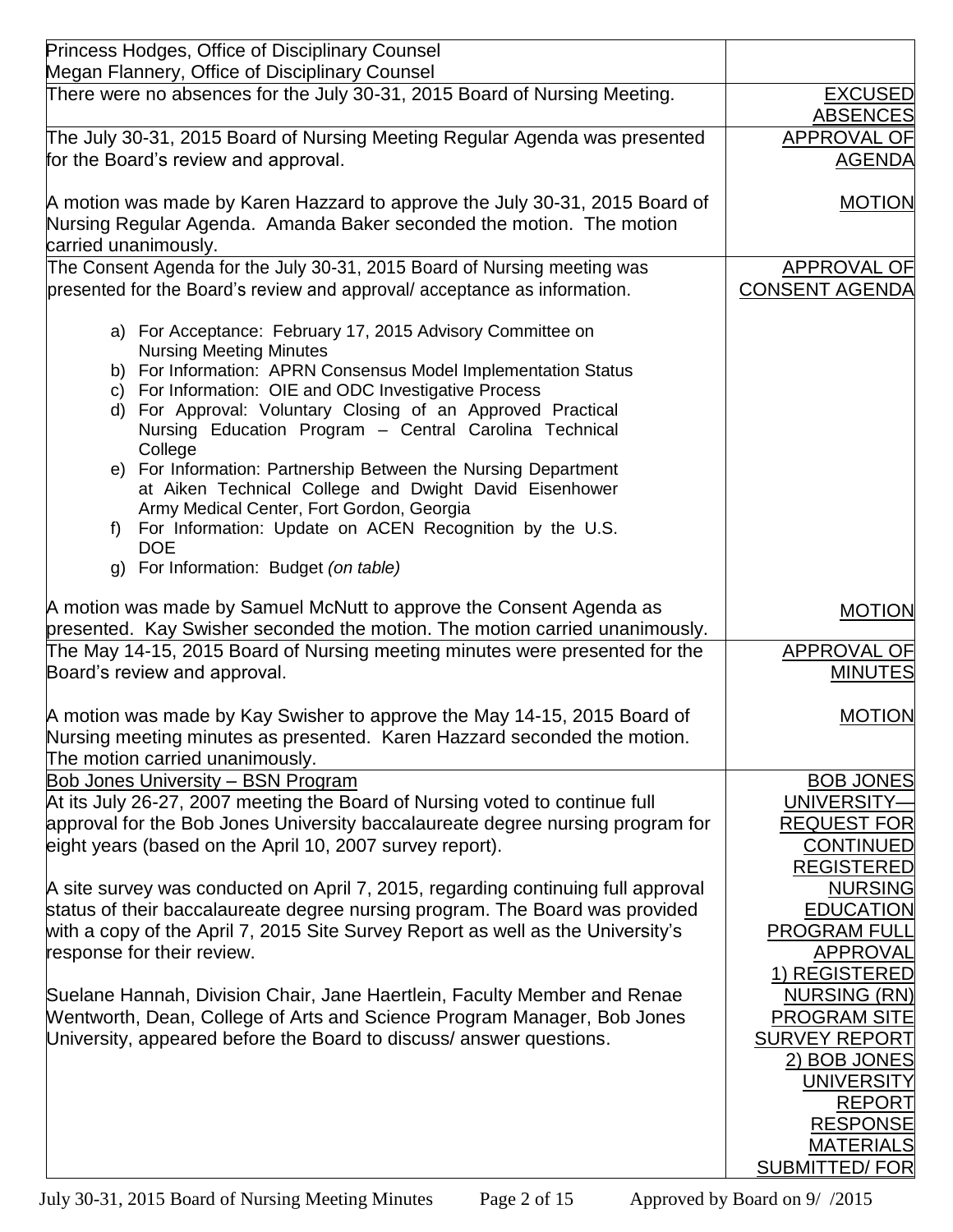|                                                                                                                                                                                                                                                                                                                                                                                                                                                                                                                                                                                                  | <b>BOARD REVIEW</b>                                                                                |
|--------------------------------------------------------------------------------------------------------------------------------------------------------------------------------------------------------------------------------------------------------------------------------------------------------------------------------------------------------------------------------------------------------------------------------------------------------------------------------------------------------------------------------------------------------------------------------------------------|----------------------------------------------------------------------------------------------------|
|                                                                                                                                                                                                                                                                                                                                                                                                                                                                                                                                                                                                  |                                                                                                    |
| A motion was made by Samuel McNutt to grant continued full approval for five                                                                                                                                                                                                                                                                                                                                                                                                                                                                                                                     | <b>MOTION</b>                                                                                      |
| years. James Mallory seconded the motion. The motion carried unanimously.<br>Florence Darlington Technical College (FDTC) - ADN Program                                                                                                                                                                                                                                                                                                                                                                                                                                                          | <b>FLORENCE</b>                                                                                    |
| At the May 14-15, 2015 Board of Nursing meeting the Board voted that based on                                                                                                                                                                                                                                                                                                                                                                                                                                                                                                                    | <b>DARLINGTON</b>                                                                                  |
| the performance of FDTC on the NCLEX being deficient for the last three to four<br>years, the Board felt that action must be taken. At this time, no students shall be<br>enrolled for the Spring of 2016 semester. It is required to return to the Board in<br>September with NCLEX scores and the progress of the plans presented today.<br>Additionally, the Board would like FDTC to include admission criteria and how it is<br>weighted, a chart showing the students with their entrance GPA, their graduating<br>GPA, and their pass/ fail on the NLCEX, as well as any ATI correlation. | <b>TECHNICAL</b><br><b>COLLEGE</b><br><b>PROGRAM UPDATE</b>                                        |
| The Board was provided and reviewed updated NCLEX-RN scores for the<br>second quarter 2015.                                                                                                                                                                                                                                                                                                                                                                                                                                                                                                      |                                                                                                    |
| Sharon A. Stafford, Department Chair, Maureen Dever-Bumba, Associate Vice<br>President for Health Sciences, Suresh Tiwari, Vice President for Academic and<br>Student Affairs and Ben Dillard, President, Florence Darlington Technical College<br>appeared before the Board to request a reconsideration of the Order.                                                                                                                                                                                                                                                                          |                                                                                                    |
| Discussion included but was not limited to the improved NCLEX-RN scores<br>provided for second quarter 2015, the College's commitment to improve<br>outcomes through faculty/ leadership stability and faculty/student development,<br>ATI/ TEAS testing predictors, Capstone program, increased admission/ GPA<br>requirements, program and curriculum system content review/ realignment.                                                                                                                                                                                                      |                                                                                                    |
| A motion was made by Samuel McNutt to modify the previous order that would<br>allow Florence Darlington Technical College to enroll students in the 2016<br>semester. Amanda Baker seconded the motion. The motion carried<br>unanimously.                                                                                                                                                                                                                                                                                                                                                       | <b>MOTION</b>                                                                                      |
| The National Council of State Boards of Nursing (NCSBN) Annual Meeting will be<br>held in Chicago, Illinois on August 19-21, 2015.                                                                                                                                                                                                                                                                                                                                                                                                                                                               | PRESIDENT'S<br><b>REPORT-NCSBN</b><br><b>ANNUAL MEETING/</b><br><b>DELEGATE</b><br><b>ASSEMBLY</b> |
| A motion was made by Samuel McNutt to give authority to Carol Moody and<br>Nancy Murphy the ability to vote in their best judgment at the meeting. Karen<br>Hazzard seconded the motion. The motion carried unanimously.                                                                                                                                                                                                                                                                                                                                                                         | <b>MOTION</b>                                                                                      |
| The Board reviewed the Board of Nursing Committee assignments as provided in<br>their materials.                                                                                                                                                                                                                                                                                                                                                                                                                                                                                                 | PRESIDENT'S<br>REPORT-BOARD<br><b>OF NURSING</b><br><b>COMMITTEE</b><br><b>ASSIGNMENTS</b>         |
| A motion was made by Samuel McNutt to accept the current roster as presented.<br>Amanda Baker seconded the motion. The motion carried unanimously.                                                                                                                                                                                                                                                                                                                                                                                                                                               | <b>MOTION</b>                                                                                      |
| A subsequent motion was made by Samuel McNutt to defer Committee                                                                                                                                                                                                                                                                                                                                                                                                                                                                                                                                 | <b>MOTION</b>                                                                                      |
| July 30-31, 2015 Board of Nursing Meeting Minutes<br>Page 3 of 15                                                                                                                                                                                                                                                                                                                                                                                                                                                                                                                                | Approved by Board on 9/ /2015                                                                      |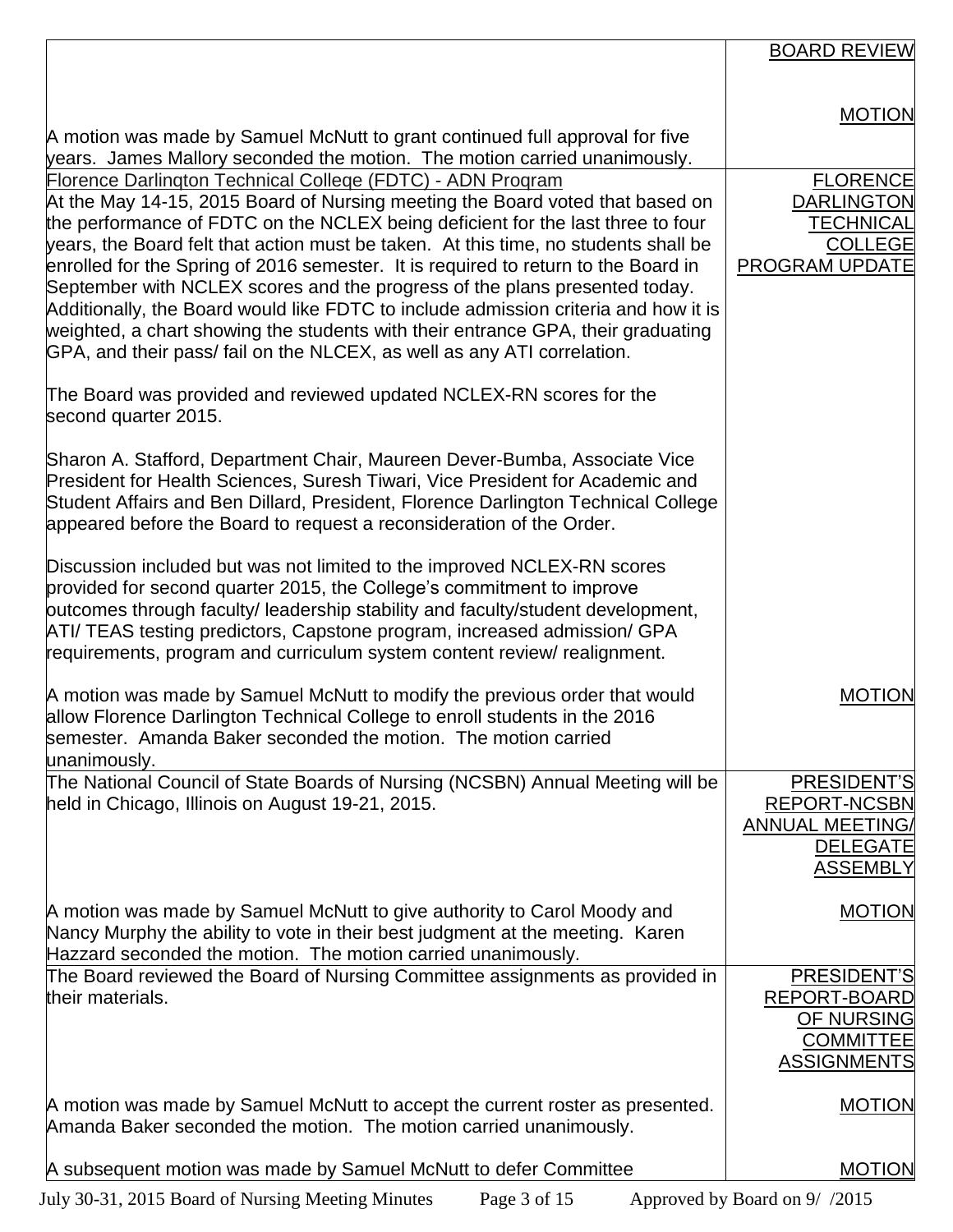| assignments until the September 2015 meeting. Kay Swisher seconded the<br>motion. The motion carried unanimously.                                                                                                                                                        |                                             |
|--------------------------------------------------------------------------------------------------------------------------------------------------------------------------------------------------------------------------------------------------------------------------|---------------------------------------------|
|                                                                                                                                                                                                                                                                          |                                             |
|                                                                                                                                                                                                                                                                          | <b>RECOVERING</b><br><b>PROFESSIONALS</b>   |
|                                                                                                                                                                                                                                                                          | <b>PROGRAM</b><br><b>(EXECUTIVE</b>         |
|                                                                                                                                                                                                                                                                          | <b>SESSION)</b>                             |
| A motion was made by Samuel McNutt to go into executive session for the<br>purpose of receiving legal counsel. The Board asked that Kathyrn Nedovic, OGC<br>and OIE stay during executive session. Karen Hazzard seconded the motion.<br>The motion carried unanimously. | <b>MOTION</b>                               |
| A motion was made by Amanda Baker to leave executive session. Kay Swisher<br>seconded the motion. The motion carried unanimously. No official actions were<br>taken during executive session.                                                                            | <b>MOTION</b>                               |
| A motion was made by Samuel McNutt to reinstitute the one-year program for<br>RPP monitoring. Karen Hazzard seconded the motion. The motion carried<br>unanimously.                                                                                                      | <b>MOTION</b>                               |
|                                                                                                                                                                                                                                                                          | <b>NEW BOARD</b>                            |
|                                                                                                                                                                                                                                                                          | <b>MEMBER</b>                               |
|                                                                                                                                                                                                                                                                          | <b>ORIENTATION</b>                          |
|                                                                                                                                                                                                                                                                          | (EXECUTIVE<br><b>SESSION)</b>               |
|                                                                                                                                                                                                                                                                          |                                             |
| A motion was made by Samuel McNutt to go into executive session for the<br>purpose of receiving legal counsel. Karen Hazzard seconded the motion. The<br>motion carried unanimously.                                                                                     | <b>MOTION</b>                               |
| A motion was made by Samuel McNutt to leave executive session. Karen<br>Hazzard seconded the motion. The motion carried unanimously. No official<br>actions were taken during executive session.                                                                         | <b>MOTION</b>                               |
| Carol Moody shared that a joint committee has been created by the Board of                                                                                                                                                                                               | <b>PRESIDENTS</b>                           |
| Nursing (BON) and Board of Medical Examiners (BME) to facilitate the                                                                                                                                                                                                     | <b>REPORT-JOINT</b>                         |
| administrative process for the approval of the exemption requests involving                                                                                                                                                                                              | <b>COMMITTEE</b>                            |
| advanced practice registered nurses. Carol Moody, Samuel McNutt and Amanda<br>Baker have agreed to serve on this committee on behalf of the Board.                                                                                                                       | <b>MEETING OF THE</b><br><b>BON AND BME</b> |
|                                                                                                                                                                                                                                                                          | <b>REGARDING THE</b>                        |
|                                                                                                                                                                                                                                                                          | <b>ADMINISTRATIVE</b>                       |
|                                                                                                                                                                                                                                                                          | PROCESS FOR THE                             |
|                                                                                                                                                                                                                                                                          | APPROVAL OF THE                             |
|                                                                                                                                                                                                                                                                          | <b>EXEMPTIONS</b>                           |
|                                                                                                                                                                                                                                                                          | <b>REQUESTS</b><br><b>INVOLVING</b>         |
|                                                                                                                                                                                                                                                                          | <b>ADVANCED</b>                             |
|                                                                                                                                                                                                                                                                          | <b>PRACTICE</b>                             |
|                                                                                                                                                                                                                                                                          | <b>REGISTERED</b>                           |
|                                                                                                                                                                                                                                                                          | <b>NURSES</b>                               |
| A motion was made by Kay Swisher to accept the information as presented.                                                                                                                                                                                                 |                                             |
| Karen Hazzard seconded the motion. The motion carried unanimously.<br>Samuel McNutt reported that the Task Force is recommending domestic violence                                                                                                                       | <b>MOTION</b><br><b>PRESIDENTS</b>          |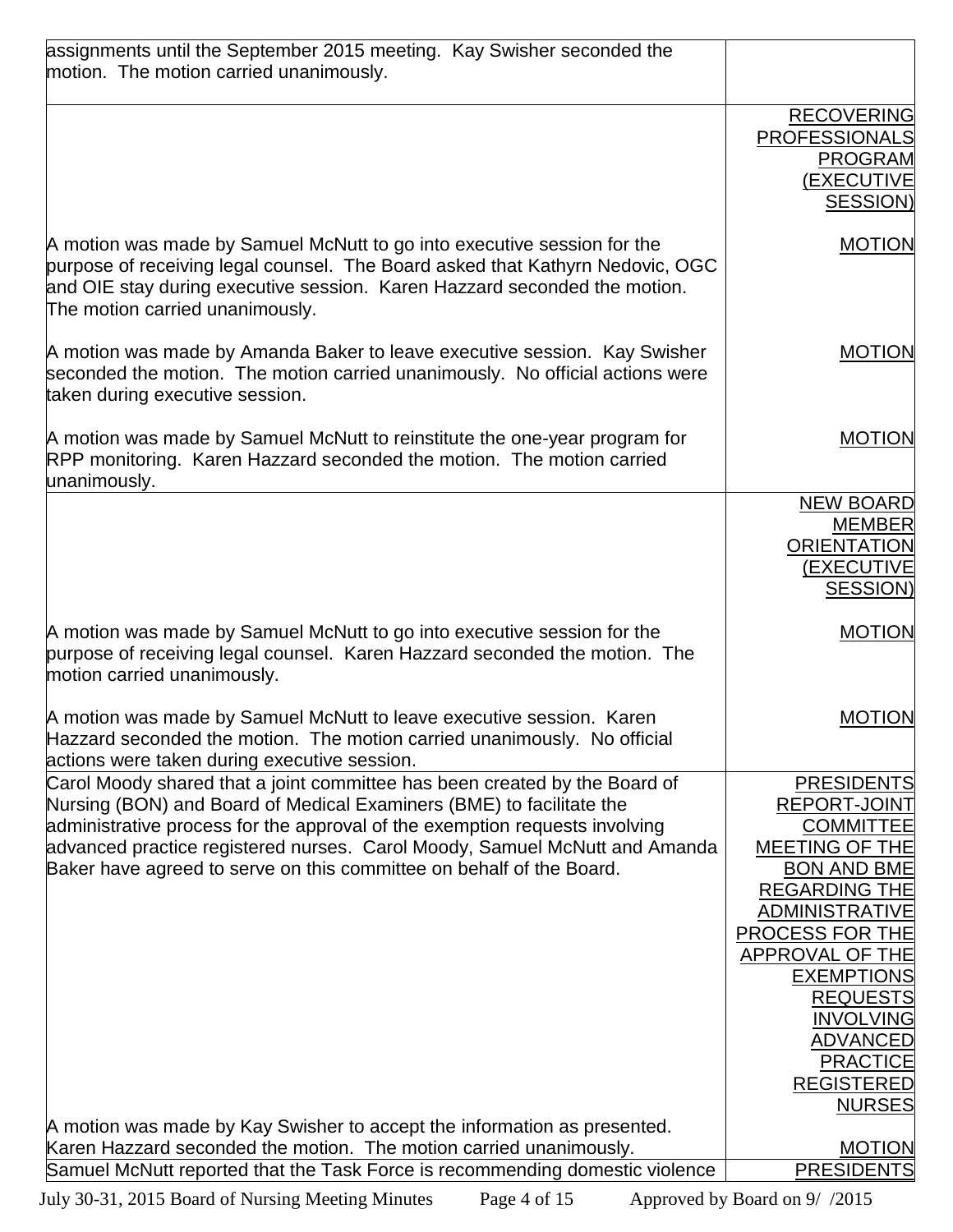| education for nurses and exploring instructional methods. This information will be<br>reported to the Governor and the education recommendations will be before the<br>Board next year.                                                              | <b>REPORT-</b><br><b>GOVERNOR</b><br><b>HALEY'S</b><br><b>DOMESTIC</b><br><b>VIOLENCE TASK</b><br><b>FORCE - REPORT</b><br><b>SAMUEL MCNUTT</b> |
|------------------------------------------------------------------------------------------------------------------------------------------------------------------------------------------------------------------------------------------------------|-------------------------------------------------------------------------------------------------------------------------------------------------|
| A motion was made by Karen Hazzard to accept Samuel McNutt's report. Kay                                                                                                                                                                             | <b>MOTION</b>                                                                                                                                   |
| Swisher seconded the motion. The motion carried unanimously.                                                                                                                                                                                         |                                                                                                                                                 |
| Legislative Committee Report                                                                                                                                                                                                                         | <b>BOARD OF NURSING</b>                                                                                                                         |
| 2015-2016 Bill 413 Pharmacists                                                                                                                                                                                                                       | <b>LEGISLATIVE</b><br><b>COMMITTEE</b>                                                                                                          |
|                                                                                                                                                                                                                                                      | <b>REPORT-</b>                                                                                                                                  |
| Carol Moody shared that the 2015-2016 Bill 413 Pharmacists passed the State                                                                                                                                                                          | 1) 2015-2016 BILL                                                                                                                               |
| Senate and created a Joint Pharmacist Administered Vaccines Committee                                                                                                                                                                                | <b>413 PHARMACISTS</b>                                                                                                                          |
| consisting of seven members. The committee is comprised of two physicians                                                                                                                                                                            | 2) MINUTES OF THE                                                                                                                               |
| selected by the Board of Medical Examiners (BME), two pharmacists selected by<br>the Board of Pharmacy (BOP) and two advanced practice nurse practitioners                                                                                           | <b>SPECIAL DELEGATE</b><br><b>ASSEMBLY MAY 4,</b>                                                                                               |
| selected by the Board of Nursing. One member of the DHEC designated by the                                                                                                                                                                           | 2015                                                                                                                                            |
| director of the department also shall serve on the committee. The Board of                                                                                                                                                                           |                                                                                                                                                 |
| Nursing has been requested to appoint two advanced practice nurse practitioners                                                                                                                                                                      |                                                                                                                                                 |
| and an alternate to this Committee.                                                                                                                                                                                                                  |                                                                                                                                                 |
|                                                                                                                                                                                                                                                      |                                                                                                                                                 |
| A motion was made by Samuel McNutt to appoint Kahlil Demonbreun, Stephanie<br>Burgess and an alternate Sheryl Mitchell to serve on the Joint Administered<br>Vaccines Committee. Kay Swisher seconded the motion. The motion carried<br>unanimously. | <b>MOTION</b>                                                                                                                                   |
|                                                                                                                                                                                                                                                      |                                                                                                                                                 |
| Minutes of the Special Delegate Assembly<br>The minutes from the Special Delegate Assembly meeting held May 4, 2015<br>were approved by the NCBSN and were included in the Board materials as<br>information.                                        |                                                                                                                                                 |
| This agenda item was deferred until the September 2015 meeting.                                                                                                                                                                                      | <b>ADVISORY</b>                                                                                                                                 |
|                                                                                                                                                                                                                                                      | <b>COMMITTEE ON</b>                                                                                                                             |
|                                                                                                                                                                                                                                                      | <b>NURSING</b>                                                                                                                                  |
|                                                                                                                                                                                                                                                      | <b>EXECUTIVE</b>                                                                                                                                |
| The 2016 Board of Nursing meeting calendar was provided in the Board's                                                                                                                                                                               | <b>SESSION</b><br>2016 BOARD OF                                                                                                                 |
| materials for approval.                                                                                                                                                                                                                              | <b>NURSING MEETING</b>                                                                                                                          |
|                                                                                                                                                                                                                                                      | <b>CALENDAR</b>                                                                                                                                 |
|                                                                                                                                                                                                                                                      |                                                                                                                                                 |
| A motion was made by Samuel McNutt to accept the calendar as presented. Kay                                                                                                                                                                          | <b>MOTION</b>                                                                                                                                   |
| Swisher seconded the motion. The motion carried unanimously.                                                                                                                                                                                         | <b>LICENSURE AND</b>                                                                                                                            |
|                                                                                                                                                                                                                                                      | <b>COMPLIANCE</b>                                                                                                                               |
|                                                                                                                                                                                                                                                      | A) CJIS SECURITY                                                                                                                                |
|                                                                                                                                                                                                                                                      | <b>TRAINING</b>                                                                                                                                 |
|                                                                                                                                                                                                                                                      | <b>B) DISCIPLINARY</b>                                                                                                                          |
|                                                                                                                                                                                                                                                      | <b>SANCTIONS</b><br><b>GUIDELINES</b>                                                                                                           |
|                                                                                                                                                                                                                                                      | <b>MATRIX</b>                                                                                                                                   |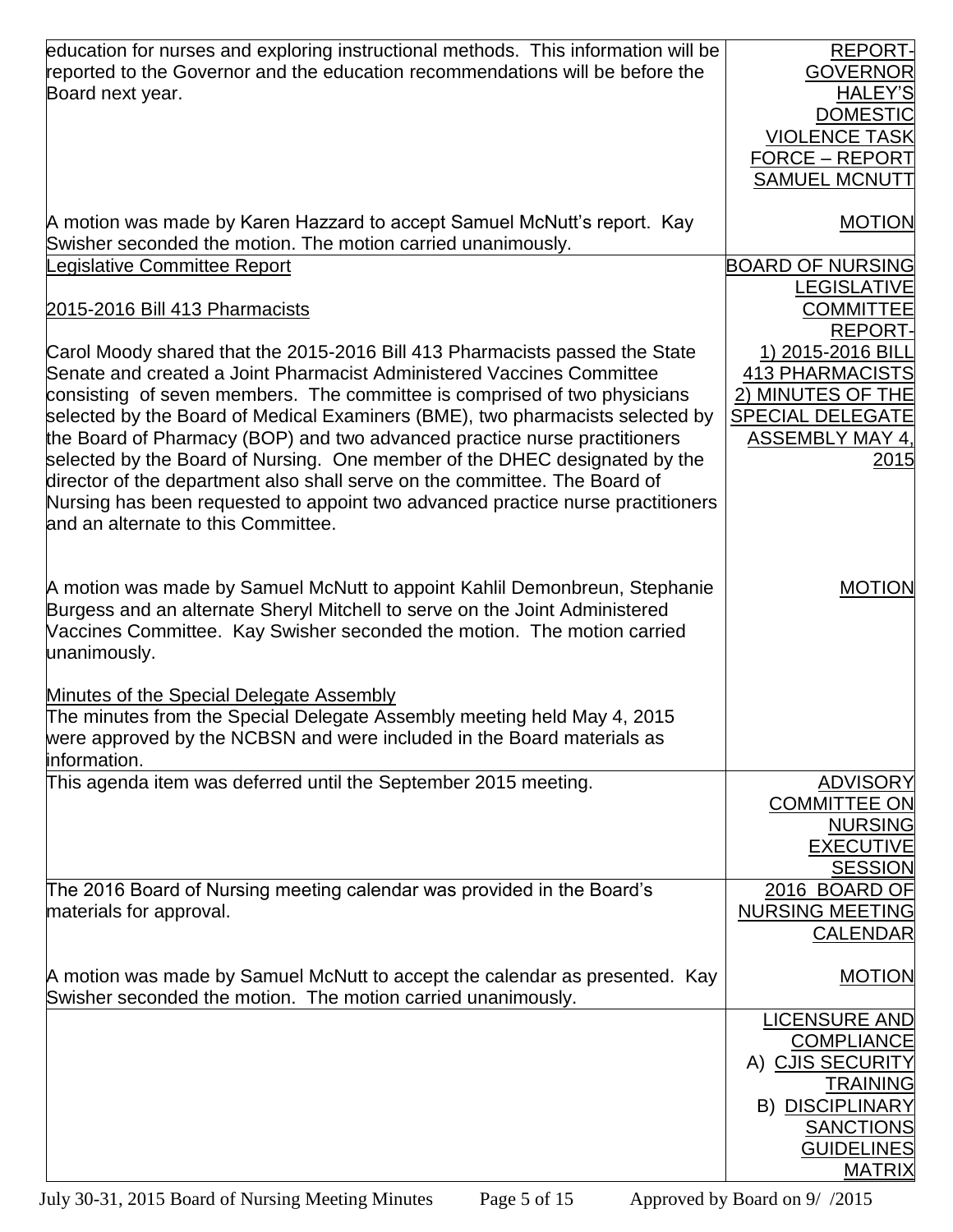|                                                                                                                                                                                                                                                                                | <b>PROPOSED</b><br><b>REVISIONS</b>                                           |
|--------------------------------------------------------------------------------------------------------------------------------------------------------------------------------------------------------------------------------------------------------------------------------|-------------------------------------------------------------------------------|
|                                                                                                                                                                                                                                                                                | C)TEMPORARY<br><b>SUSPENSION</b><br>FOLLOW-UP                                 |
| <b>Temporary Suspension Order Follow-up</b><br>The Board's direction was requested regarding the addressing of previous public<br>discipline when the matter is ultimately resolved with a Private Order.                                                                      |                                                                               |
| A motion was made by Kay Swisher to remove the temporary TSO from the<br>website and NURSYS. Karen Hazzard seconded the motion. The motion carried<br>unanimously.                                                                                                             | <b>MOTION</b>                                                                 |
| <b>Disciplinary Sanctions Guidelines Matrix Proposed Revisions</b><br>Proposed revisions for the Disciplinary Sanctions Guidelines Matrix and<br>sanctions for non-compliance with an existing board order were presented to the<br>Board for approval.                        |                                                                               |
| A motion was made by Samuel McNutt to adopt the revisions as presented and<br>the effective date for implementation will be September 1, 2015. Amanda Baker<br>seconded the motion. The motion carried unanimously.                                                            | <b>MOTION</b>                                                                 |
| <b>Criminal Justice Information Security Training (CJIS)</b><br>The Board and Board staff viewed the CJIS security training video presentation.                                                                                                                                |                                                                               |
| A motion was made by Karen Hazzard that as a Board we support the CJIS<br>security training and will defer fingerprinting discussion to the September 2015<br>Board meeting or until further information. Neil Lipsitz seconded the motion. The<br>motion carried unanimously. | <b>MOTION</b>                                                                 |
| Mark Sanders, Chief Investigator for the Office of Investigations and<br>Enforcement (OIE) presented the Investigative Review Committee (IRC) Report<br>(Closed Session) with recommendations from its meetings held since the<br>May 2015, Board meeting.                     | <b>OFFICE OF</b><br><b>INVESTIGATIONS</b><br><u>AND</u><br><b>ENFORCEMENT</b> |
| The Disciplinary Sanctions Guidelines Matrix is used by the IRC in making these<br>recommendations.                                                                                                                                                                            | (OIE) MARK<br><b>SANDERS (CLOSED)</b><br><b>SESSION)</b>                      |
| A motion was made by Amanda Baker to approve 18 cases for Dismissal as<br>recommended by the Investigative Review Committee (IRC). Karen Hazzard<br>seconded the motion. The motion carried unanimously.                                                                       | <b>MOTION</b>                                                                 |
| A motion was made by Amanda Baker to approve the 1 Cease and Desist case<br>as recommended by the Investigative Review Committee (IRC). Kay Swisher<br>seconded the motion. The motion carried unanimously.                                                                    | <b>MOTION</b>                                                                 |
| A motion was made by Kay Swisher to approve 43 cases for Formal<br>Complaints as recommended by the Investigative Review Committee (IRC).<br>Amanda Baker seconded the motion. The motion carried unanimously.                                                                 | <b>MOTION</b>                                                                 |
| A motion was made by Karen Hazzard to approve 10 Letters of Caution as<br>recommended by the Investigative Review Committee (IRC). Kay Swisher<br>seconded the motion. The motion carried unanimously.                                                                         | <b>MOTION</b>                                                                 |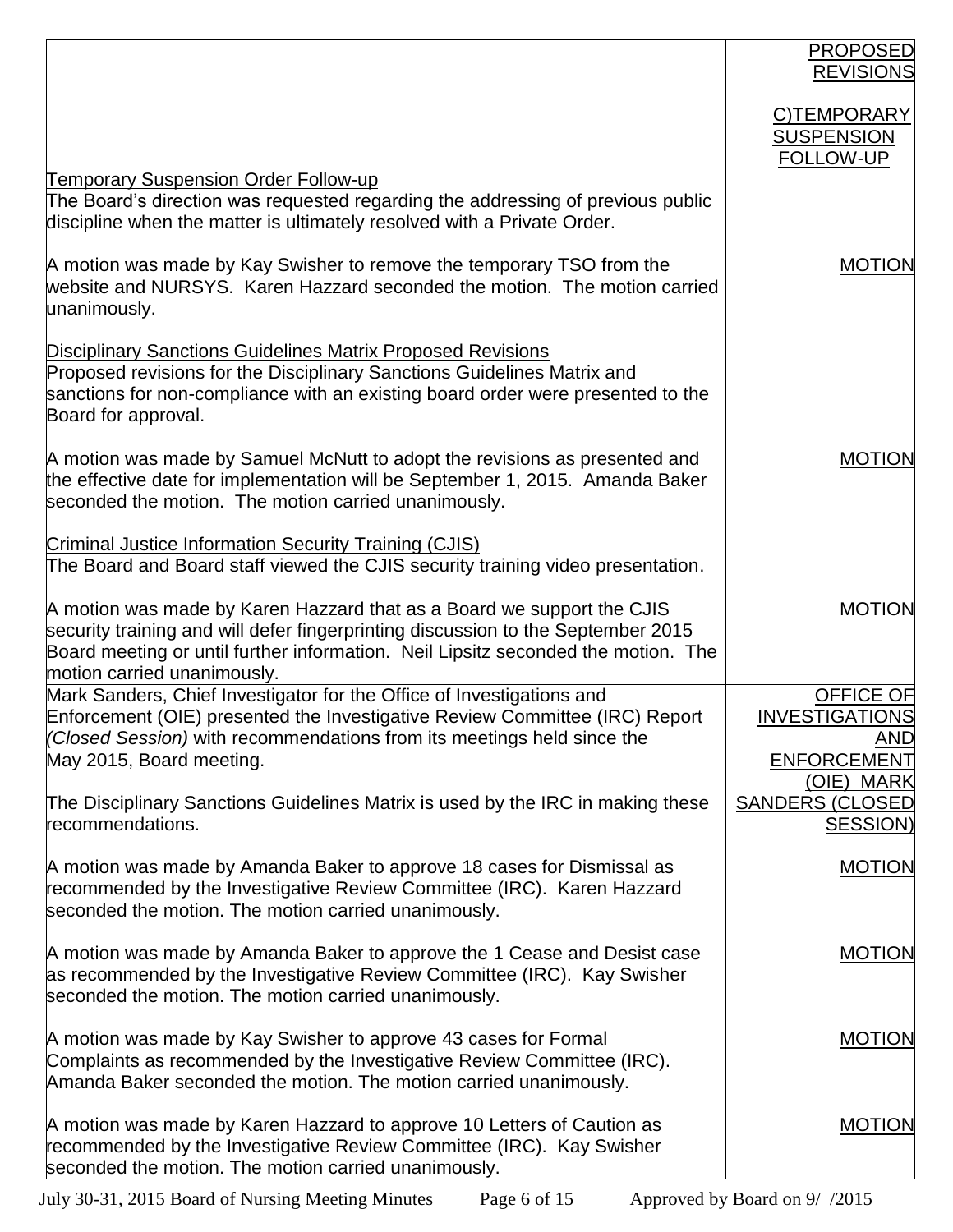| A motion was made by Samuel McNutt to approve 1 Letter of Relinguishment as<br>recommended by the Investigative Review Committee (IRC). Kay Swisher<br>seconded the motion. The motion carried unanimously.                                                                                                                                                                                                                                       | <b>MOTION</b> |
|---------------------------------------------------------------------------------------------------------------------------------------------------------------------------------------------------------------------------------------------------------------------------------------------------------------------------------------------------------------------------------------------------------------------------------------------------|---------------|
| Mr. Sanders reported that there are no new statistics to report at this time<br>because when this report was prepared OIE was still within the $2^{nd}$ quarter of<br>2015. The Board of Nursing statistics through the 2 <sup>nd</sup> quarter of 2015 will be<br>provided at the September 14, 2015 meeting.                                                                                                                                    |               |
| Respondents appeared before the Board. The Board reviewed Memoranda of<br>Agreement (MOA) stipulating to violations of the Nurse Practice Act to determine<br>disciplinary actions and reviewed recommendations from panel hearings.                                                                                                                                                                                                              |               |
| In Case # 2012-390, respondent signed a Memorandum of Agreement (MOA)<br>and waived the right to a panel hearing. Respondent appeared and was<br>represented by legal counsel Robyn Madden, Esq.                                                                                                                                                                                                                                                  |               |
| In Case $\#$ 2012-390, a motion was made by Samuel McNutt to accept the<br>Memorandum of Agreement (MOA), issue a private reprimand, a civil penalty of<br>\$500 payable within six months, completion within six months Legal Aspects and<br>Ethics courses, with no narcotics restriction. Kay Swisher seconded the motion.<br>The motion carried unanimously.                                                                                  | <b>MOTION</b> |
| In Case $\#$ 2011-203, respondent signed a Memorandum of Agreement (MOA)<br>and waived the right to a panel hearing. Respondent appeared and was<br>represented by legal counsel Robyn Madden, Esq.                                                                                                                                                                                                                                               |               |
| Carol Moody recused herself from the proceedings. A quorum was still present.                                                                                                                                                                                                                                                                                                                                                                     |               |
| In Case # 2011-203, a motion was made by Amanda Baker to dismiss the case.<br>Samuel McNutt seconded the motion. The motion carried unanimously with the<br>recusal of Carol Moody.                                                                                                                                                                                                                                                               | <b>MOTION</b> |
| In Case $\#$ 2012-361, respondent signed a Memorandum of Agreement (MOA)<br>and waived the right to a panel hearing. Respondent appeared and was<br>represented by legal counsel Robyn W. Madden, Esq.                                                                                                                                                                                                                                            |               |
| A motion was made by Samuel McNutt to go into executive session for the<br>purpose of receiving legal counsel. Kay Swisher seconded the motion. The<br>motion carried unanimously.                                                                                                                                                                                                                                                                | <b>MOTION</b> |
| A motion was made by Kay Swisher to leave executive session. Samuel McNutt<br>seconded the motion. The motion carried unanimously. No official actions were<br>taken during executive session.                                                                                                                                                                                                                                                    | <b>MOTION</b> |
| In Case $\#$ 2012-361, a motion was made by Karen Hazzard to accept the<br>Memorandum of Agreement (MOA) and issue a private reprimand, completion of<br>the following courses: Legal Aspects, Ethics, and Critical Thinking, civil penalty<br>in the amount of \$150 with completion of the courses and payment of civil<br>penalty all within six months of date of order. Amanda Baker seconded the<br>motion. The motion carried unanimously. | <b>MOTION</b> |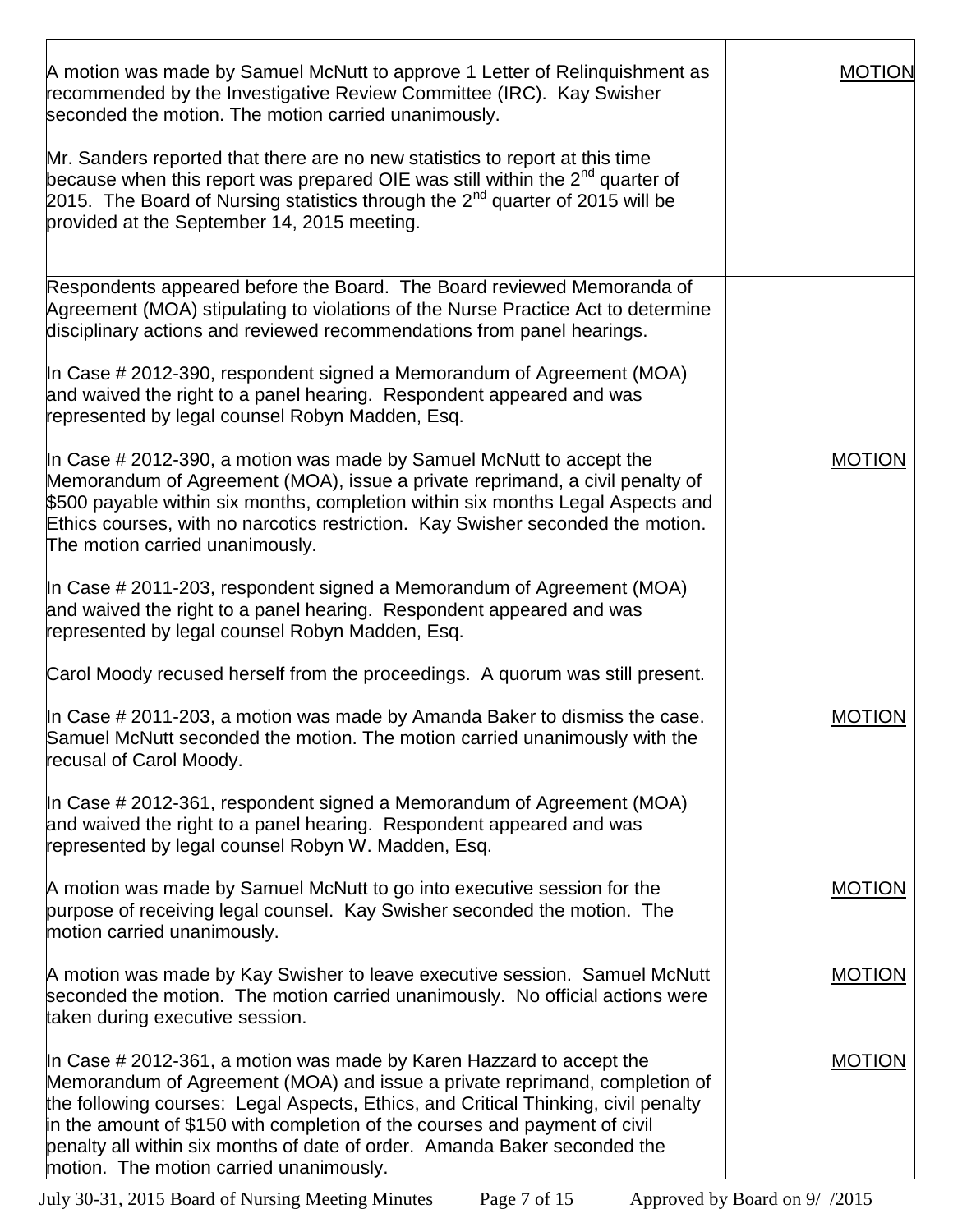| In Case # 2012-478, a panel hearing was held on April 21, 2015. The panel<br>hearing recommendations were presented to the Board for review and<br>consideration. Respondent did not appear and was not represented by legal<br>counsel.                       |               |
|----------------------------------------------------------------------------------------------------------------------------------------------------------------------------------------------------------------------------------------------------------------|---------------|
| In Case # 2012-478, a motion was made by Samuel McNutt to accept the panel<br>hearing's findings of revocation of license. Kay Swisher seconded the motion.<br>The motion carried unanimously.                                                                 | <b>MOTION</b> |
| In Case # 2012-105, a panel hearing was held on May 12, 2015. The panel<br>hearing recommendations were presented to the Board for review and<br>consideration. Respondent did not appear but was represented by legal counsel<br>Mark D. Ball, Esq.           |               |
| In Case # 2012-105, a motion was made by Samuel McNutt to accept the panel<br>hearing recommendations and issue a letter of caution. Kay Swisher seconded<br>the motion. The motion carried unanimously.                                                       | <b>MOTION</b> |
| In Case $\#$ 2012-384, a panel hearing was held on April 7, 2015. The panel<br>hearing recommendations were presented to the Board for review and<br>consideration. Respondent did not appear and was not represented by legal<br>counsel.                     |               |
| Uan Burdette recused herself from the proceedings. A quorum was still present.                                                                                                                                                                                 |               |
| In Case # 2012-384, a motion was made by Amanda Baker to accept the panel<br>hearing recommendations to dismiss the case. Kay Swisher seconded the<br>motion. The motion carried unanimously with the recusal of Jan Burdette.                                 | <b>MOTION</b> |
| In Case # 2012-120, a panel hearing was held on May 12, 2015. The panel<br>hearing recommendations were presented to the Board for review and<br>consideration. Respondent did not appear but was represented by legal counsel<br>William B. Darwin, Jr., Esq. |               |
| In Case # 2012-120, a motion was made by Samuel McNutt to accept the panel<br>hearing recommendations to issue a private reprimand. Kay Swisher seconded<br>the motion. The motion carried unanimously.                                                        | <b>MOTION</b> |
| In Case # 2011-182 and 2013-371, respondent signed a Memorandum of<br>Agreement (MOA) and waived the right to a panel hearing. Respondent did not<br>appear and was not represented by legal counsel.                                                          |               |
| A motion was made by Samuel McNutt to proceed in respondent's absence.<br>Amanda Baker seconded the motion. The motion was carried unanimously.                                                                                                                | <b>MOTION</b> |
| A motion was made by Samuel McNutt to go into executive session for the<br>purpose of receiving legal counsel. Neil Lipsitz seconded the motion. The<br>motion was carried unanimously.                                                                        | <b>MOTION</b> |
| A motion was made by Samuel McNutt to leave executive session. Kay Swisher<br>seconded the motion. The motion carried unanimously. No official actions were                                                                                                    | <b>MOTION</b> |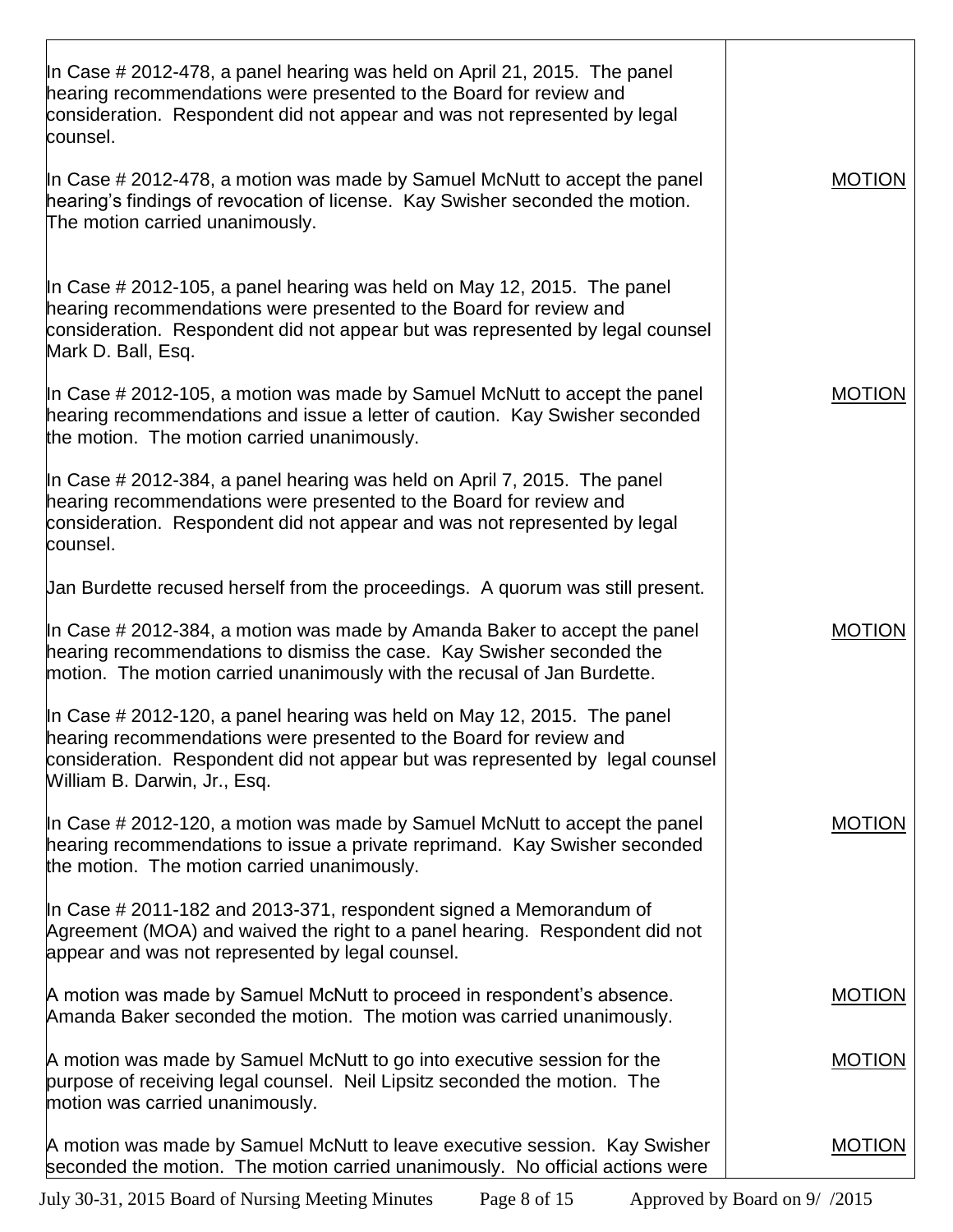| taken during executive session.                                                                                                                                                                                                                                                                                                                                                                                                                                                                                                          |               |
|------------------------------------------------------------------------------------------------------------------------------------------------------------------------------------------------------------------------------------------------------------------------------------------------------------------------------------------------------------------------------------------------------------------------------------------------------------------------------------------------------------------------------------------|---------------|
| In Case # 2011-182 and 2013-371, a motion was made by Amanda Baker to<br>accept the Memorandum of Agreement (MOA) with the following sanctions: a<br>public reprimand, a \$1500 civil penalty payable within one year, Legal Aspects,<br>Ethics, and Critical Thinking courses to be completed within six months,<br>harcotics restrictions and RPP evaluation. Samuel McNutt seconded the motion.<br>The motion carried unanimously.                                                                                                    | <b>MOTION</b> |
| In Case $\#$ 2013-509, respondent signed a Memorandum of Agreement (MOA)<br>and waived the right to a panel hearing. Respondent was aware of his/ her right<br>to legal counsel and waived that right. Respondent appeared and was not<br>represented by legal counsel.                                                                                                                                                                                                                                                                  |               |
| A motion was made by Kay Swisher to go into executive session for the purpose<br>of receiving legal counsel. Karen Hazzard seconded the motion. The motion<br>was carried unanimously.                                                                                                                                                                                                                                                                                                                                                   | <b>MOTION</b> |
| A motion was made by James Mallory to leave executive session. Neil Lipsitz<br>seconded the motion. The motion carried unanimously. No official actions were<br>taken during executive session.                                                                                                                                                                                                                                                                                                                                          | <b>MOTION</b> |
| In Case # 2013-509, a motion was made by Amanda Baker to accept the<br>Memorandum of Agreement (MOA) with the following sanctions: a public<br>reprimand, continued RPP participation, lift the suspension, Legal Aspects and<br>Ethics courses to be completed within six months. Karen Hazzard seconded the<br>motion. The motion carried unanimously.                                                                                                                                                                                 | <b>MOTION</b> |
| In Case 2012-328, a panel hearing was held on April 21, 2015. The panel<br>hearing recommendations were presented to the Board for review and<br>consideration. Respondent did not appear and was not represented by legal<br>counsel.                                                                                                                                                                                                                                                                                                   |               |
| In Case 2012-328, a motion was made by Samuel McNutt to accept the panel<br>hearing recommendation of revocation of license. Amanda Baker seconded the<br>motion. The motion carried unanimously.                                                                                                                                                                                                                                                                                                                                        | MOTION        |
| In Case 2012-100 and 2013-390, a panel hearing was held on April 7, 2015. The<br>panel hearing recommendations were presented to the Board for review and<br>consideration. Respondent did not appear and was not represented by legal<br>counsel.                                                                                                                                                                                                                                                                                       |               |
| In Case 2012-100 and 2013-390, a motion was made by Samuel McNutt to<br>accept the panel hearing recommendations: license shall be suspended until<br>RPP completes evaluation and makes a recommendation. Respondent must<br>have a psychological evaluation approved by Board of Nursing. Respondent<br>must comply with all treatment plans and follow up. Respondent must appear<br>before Board of Nursing to request reinstatement. Suspension is indefinite.<br>Amanda Baker seconded the motion. The motion carried unanimously. | <b>MOTION</b> |
| In Case 2012-133, a panel hearing was held on April 21, 2015. The panel<br>hearing recommendations were presented to the Board for review and<br>consideration. Respondent was aware of his/ her right to legal counsel and                                                                                                                                                                                                                                                                                                              |               |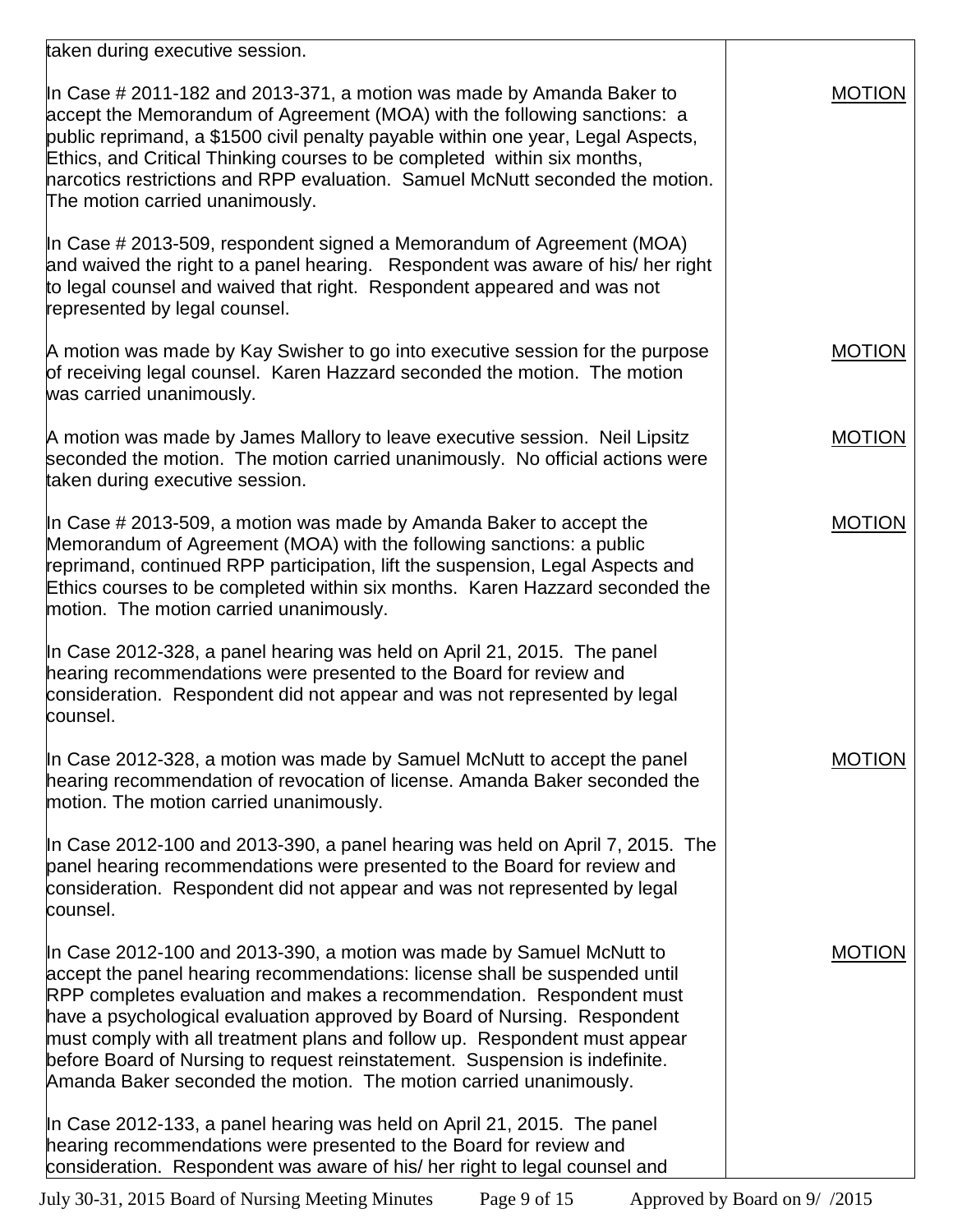| waived that right. Respondent appeared and was not represented by legal<br>counsel.                                                                                                                                                                                                                                                                                                                                                                                                                                                                                                                                                                                                                                                                                                                   |               |
|-------------------------------------------------------------------------------------------------------------------------------------------------------------------------------------------------------------------------------------------------------------------------------------------------------------------------------------------------------------------------------------------------------------------------------------------------------------------------------------------------------------------------------------------------------------------------------------------------------------------------------------------------------------------------------------------------------------------------------------------------------------------------------------------------------|---------------|
| A motion was made by Samuel McNutt to go into executive session for the<br>purpose of receiving legal counsel. Kay Swisher seconded the motion. The<br>motion was carried unanimously.                                                                                                                                                                                                                                                                                                                                                                                                                                                                                                                                                                                                                | <b>MOTION</b> |
| A motion was made by Kay Swisher to leave executive session. Neil Lipsitz<br>seconded the motion. The motion carried unanimously. No official actions were<br>taken during executive session.                                                                                                                                                                                                                                                                                                                                                                                                                                                                                                                                                                                                         | <b>MOTION</b> |
| In Case 2012-133, a motion was made by Amanda Baker to accept the panel<br>hearing recommendations with the following modifications: issue a public<br>reprimand in the place of a private, completion of the following courses within six<br>months of effective date of final order: Ethics, refresher or re-entry, Legal<br>Aspects and Critical Thinking (as available), must successfully complete all RPP<br>requirements, maintain current relapse prevention activities, must appear before<br>Board of Nursing prior to applying in for reinstatement/ reactivation of nursing<br>license. License suspension is indefinite. Kay Swisher seconded the motion.<br>The motion carried unanimously.                                                                                             | <b>MOTION</b> |
| In Case # 2012-123, a panel hearing was held on April 21, 2015. The panel<br>hearing recommendations were presented to the Board for review and<br>consideration. Respondent did not appear and was not represented by legal<br>counsel.                                                                                                                                                                                                                                                                                                                                                                                                                                                                                                                                                              | <b>MOTION</b> |
| In Case # 2012-123, a motion was made by Samuel McNutt to accept the panel<br>hearing recommendations of revocation of license. Kay Swisher seconded the<br>motion. The motion carried unanimously.                                                                                                                                                                                                                                                                                                                                                                                                                                                                                                                                                                                                   | <b>MOTION</b> |
| In Case # 2012-407, a panel hearing was held on May 22, 2015. The panel<br>hearing recommendations were presented to the Board for review and<br>consideration. Respondent did not appear and was not represented by legal<br>counsel.                                                                                                                                                                                                                                                                                                                                                                                                                                                                                                                                                                |               |
| In Case # 2012-407, a motion was made by Samuel McNutt to accept the panel<br>hearing recommendations: public reprimand, probation 1 year, access to<br>narcotics at the discretion of the director of nursing, narcotics restriction ordered<br>by Board, RN supervision-on site and shift at all times. Supervision defined in §<br>40-33-20 (57) as the process of critically observing, directing and evaluating<br>another's performance. No home based care/ no staffing agency/ no telenursing<br>or telehealth. Quarterly reports from nurse employer, completion of Ethics, Legal<br>Aspects courses within six months of effective date of final order and the addition<br>of one-year suspension with immediate stay. Amanda Baker seconded the<br>motion. The motion carried unanimously. | <b>MOTION</b> |
| In Case # 2012-234, respondent signed a Memorandum of Agreement (MOA)<br>and waived the right to a panel hearing. Respondent was aware of his/ her right<br>to legal counsel and waived that right. Respondent appeared and was not<br>represented by legal counsel.                                                                                                                                                                                                                                                                                                                                                                                                                                                                                                                                  |               |
| A motion was made by Samuel McNutt to go into executive session for the<br>purpose of receiving legal counsel. Kay Swisher seconded the motion. The                                                                                                                                                                                                                                                                                                                                                                                                                                                                                                                                                                                                                                                   | <b>MOTION</b> |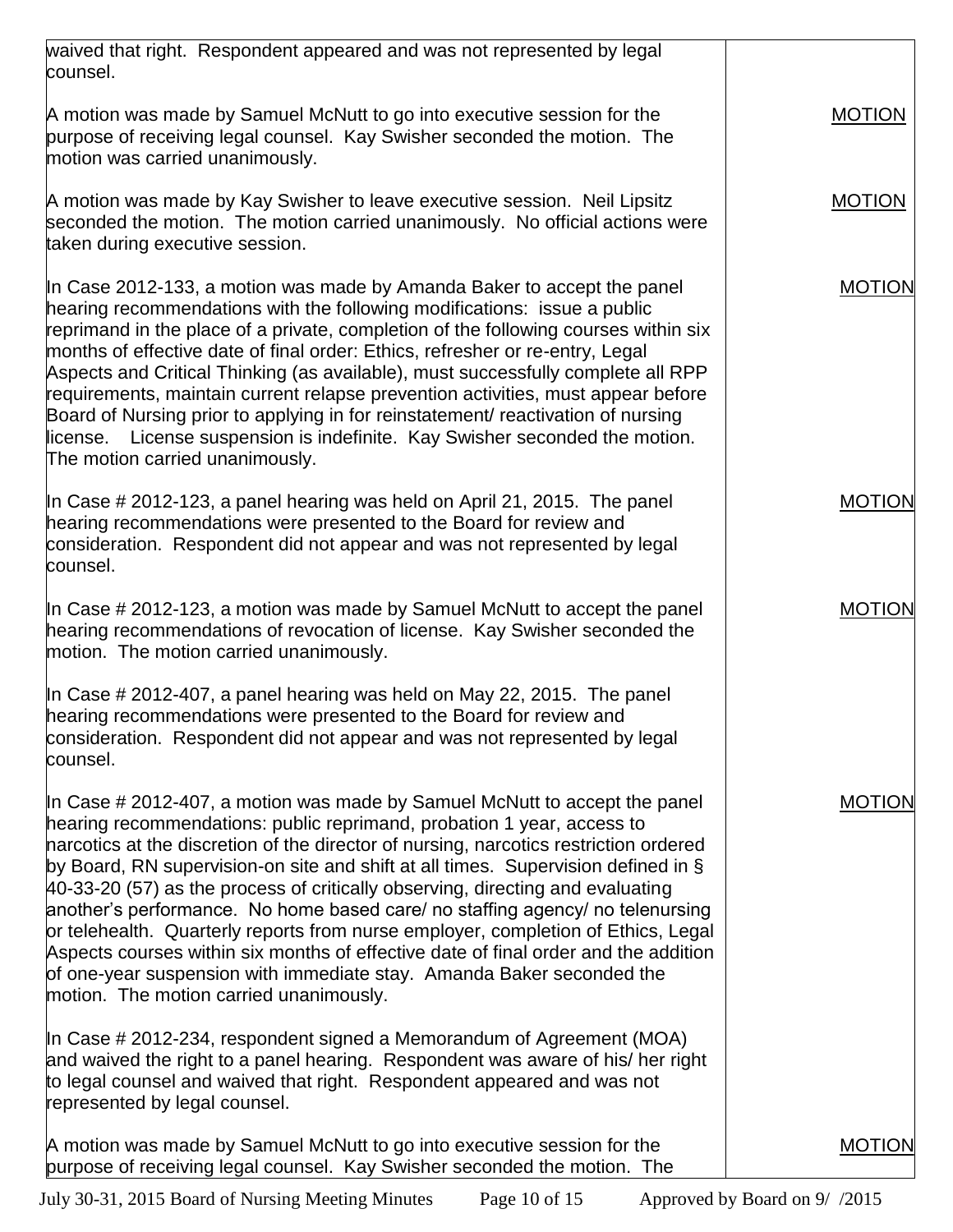| motion was carried unanimously.                                                                                                                                                                                                                                                                                             |               |
|-----------------------------------------------------------------------------------------------------------------------------------------------------------------------------------------------------------------------------------------------------------------------------------------------------------------------------|---------------|
| A motion was made by Kay Swisher to leave executive session. Karen Hazzard<br>seconded the motion. The motion carried unanimously. No official actions were<br>taken during executive session.                                                                                                                              | <b>MOTION</b> |
| In Case $\#$ 2012-234, a motion was made by Samuel McNutt to accept the<br>Memorandum of Agreement (MOA) and issue a letter of caution. Karen Hazzard<br>seconded the motion. The motion carried unanimously.                                                                                                               | <b>MOTION</b> |
| In Case # 2012-426, a panel hearing was held on April 7, 2015. The panel<br>hearing recommendations were presented to the Board for review and<br>consideration. Respondent was aware of his/ her right to legal counsel and<br>waived that right. Respondent appeared and was not represented by legal<br>counsel.         |               |
| In Case $\#$ 2012-426, a motion was made by Samuel McNutt to accept the panel<br>hearing recommendations of a public reprimand.<br>Karen Hazzard seconded the motion. The motion carried unanimously.                                                                                                                       | <b>MOTION</b> |
| Subsequent discussion included but was not limited to satisfying a public<br>reprimand with no terms or conditions.                                                                                                                                                                                                         |               |
| A motion was made by Samuel McNutt to go into executive session for the<br>purpose of receiving legal counsel. Kay Swisher seconded the motion. The<br>motion was carried unanimously.                                                                                                                                      | <b>MOTION</b> |
| A motion was made by Samuel McNutt to leave executive session. Karen<br>Hazzard seconded the motion. The motion carried unanimously. No official<br>actions were taken during executive session.                                                                                                                            | <b>MOTION</b> |
| In Case $\#$ 2012-426, a motion was made by Amanda Baker to amend the<br>previous motion to accept the panel hearing's recommendation issue a public<br>reprimand with the addition of an Ethics course to be completed within six<br>months. Jaqueline Baer seconded the motion. The motion carried with three<br>opposed. | <b>MOTION</b> |
| In Case # 2012-311, a panel hearing was held on April 7, 2015. The panel<br>hearing recommendations were presented to the Board for review and<br>consideration. Respondent was aware of his/ her right to legal counsel and<br>waived that right. Respondent appeared and was not represented by legal<br>counsel.         |               |
| A motion was made by Samuel McNutt to go into executive session for the<br>purpose of receiving legal counsel. Kay Swisher seconded the motion. The<br>motion was carried unanimously.                                                                                                                                      | <b>MOTION</b> |
| A motion was made by Kay Swisher to leave executive session. Karen Hazzard<br>seconded the motion. The motion carried unanimously. No official actions were<br>taken during executive session.                                                                                                                              | <b>MOTION</b> |
| In Case # 2012-311, a motion was made by Samuel McNutt to accept the panel                                                                                                                                                                                                                                                  | <b>MOTION</b> |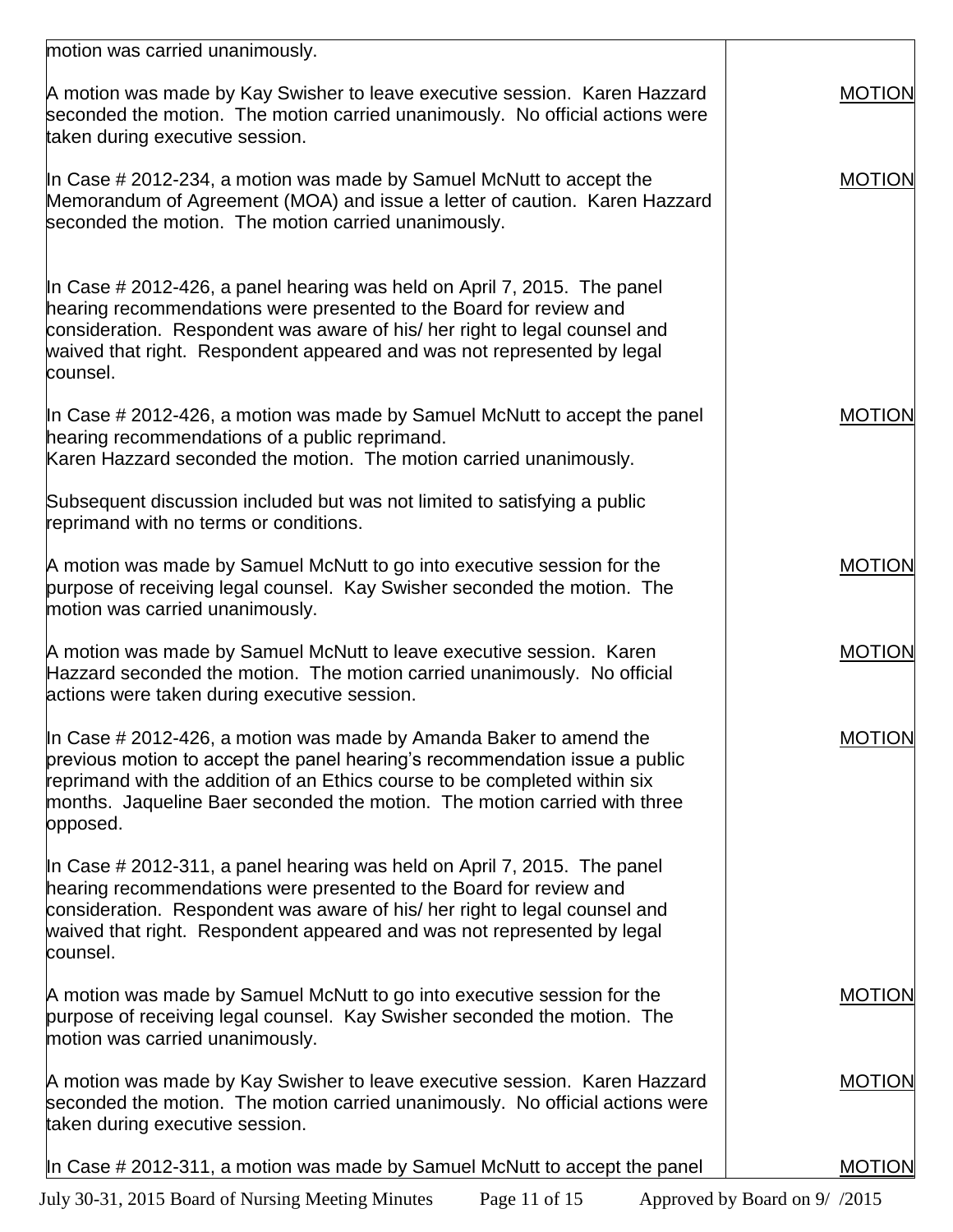| hearing recommendations to issue a permanent revocation. Kay Swisher<br>seconded the motion. The motion carried unanimously.                                                                                                                                                                                                             |                                                                                  |
|------------------------------------------------------------------------------------------------------------------------------------------------------------------------------------------------------------------------------------------------------------------------------------------------------------------------------------------|----------------------------------------------------------------------------------|
| In Case # 2012-76, a panel hearing was held on April 21, 2015. The panel<br>hearing recommendations were presented to the Board for review and<br>consideration. Respondent was aware of his/ her right to legal counsel and<br>waived that right. Respondent appeared and was not represented by legal<br>counsel.                      |                                                                                  |
| In Case # 2012-76, a motion was made by Samuel McNutt to accept the panel<br>hearing recommendations and to issue a private reprimand and completion of a<br>Critical Thinking course as available within six months of effective date of order.<br>Amanda Baker seconded the motion. The motion carried unanimously.                    | <b>MOTION</b>                                                                    |
| In Case # 2009-289, respondent signed a Memorandum of Agreement (MOA)<br>and waived the right to a panel hearing. Respondent did not appear, but was<br>represented by legal counsel T. Micah Leddy, Esq.                                                                                                                                |                                                                                  |
| In Case # 2009-289, a motion was made by Samuel McNutt to deny the request<br>for reconsideration of the Memorandum of Agreement (MOA) at this point. Kay<br>Swisher seconded the motion. The motion carried unanimously.                                                                                                                | <b>MOTION</b>                                                                    |
| In Case # 2010-381, respondent signed a Memorandum of Agreement (MOA)<br>and waived the right to a panel hearing. Respondent appeared and was<br>represented by legal counsel T. Micah Leddy, Esq.                                                                                                                                       |                                                                                  |
| A motion was made by Samuel McNutt to go into executive session for the<br>purpose of receiving legal counsel. Karen Hazzard seconded the motion. The<br>motion was carried unanimously.                                                                                                                                                 | <b>MOTION</b>                                                                    |
| A motion was made by Samuel McNutt to leave executive session. Kay Swisher<br>seconded the motion. The motion carried unanimously. No official actions were<br>taken during executive session.                                                                                                                                           | <b>MOTION</b>                                                                    |
| In Case $\#$ 2010-381, a motion was made by Amanda Baker to reinstate the<br>license, require a one year monitoring program with RPP, require a completion<br>of a refresher course and accept the Memorandum of Agreement (MOA) as<br>written with the sanctions. Karen Hazzard seconded the motion. The motion<br>carried unanimously. | <b>MOTION</b>                                                                    |
| A motion was made by Samuel McNutt to adjourn the meeting at 5:36 p.m. Kay<br>Swisher seconded the motion. The motion carried unanimously.                                                                                                                                                                                               | <b>MOTION TO</b><br><b>ADJOURN</b>                                               |
| Friday July 31, 2015                                                                                                                                                                                                                                                                                                                     | <b>HEARINGS</b>                                                                  |
| Respondents appeared before the Board to request modification to their<br>consent agreements or Board orders. The Board also reviewed<br>recommendations from panel hearings, a motion to reconsider, "yes" response(s)<br>for endorsement and examination application matters and matters for disciplined<br>reinstatement,.            | <b>DISCIPLINE/</b><br><b>APPLICATION</b><br><b>APPEARANCES</b><br>(CONFIDENTIAL) |
| A motion was made by Amanda Baker to carry over the RN by disciplined<br>reinstatement application matter to the September 2015 Board meeting. Samuel<br>McNutt seconded the motion. The motion carried unanimously.                                                                                                                     | <b>MOTION</b>                                                                    |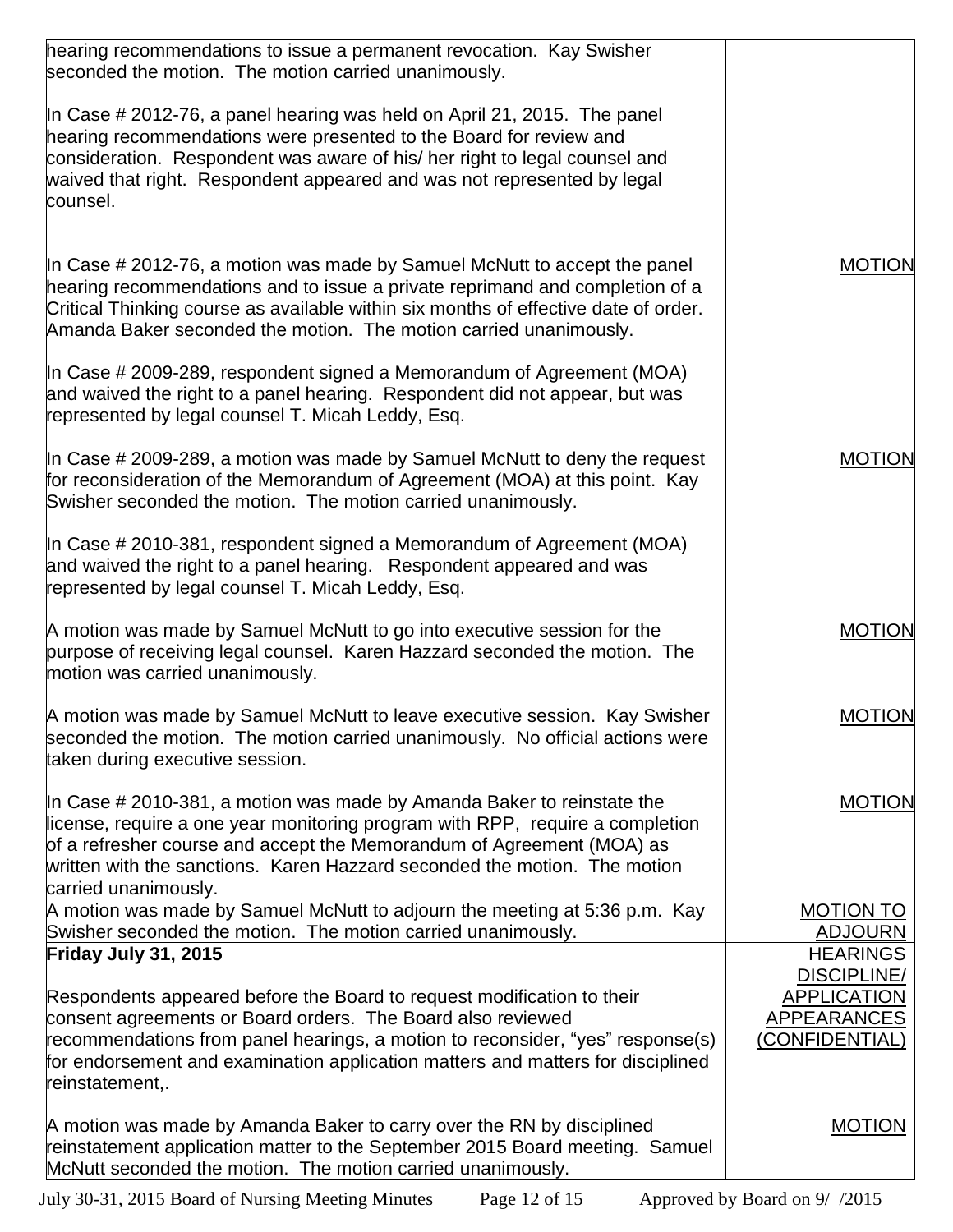| In Case # 2012-411, respondent requested to modify and existing final order/<br>consent agreement. Respondent appeared and was represented by legal<br>counsel Jon Ozmint, Esq.                                                                                                                                                                                                                                     |               |
|---------------------------------------------------------------------------------------------------------------------------------------------------------------------------------------------------------------------------------------------------------------------------------------------------------------------------------------------------------------------------------------------------------------------|---------------|
| A motion was made by Kay Swisher to go into executive session for the purpose<br>of receiving legal counsel. Karen Hazzard seconded the motion. The motion<br>carried unanimously.                                                                                                                                                                                                                                  | <b>MOTION</b> |
| A motion was made by Kay Swisher to leave executive session. Neil Lipsitz<br>seconded the motion. The motion carried unanimously. No official actions were<br>taken during executive session.                                                                                                                                                                                                                       | <b>MOTION</b> |
| In Case # 2012-411, a motion was made by Amanda Baker to grant the request<br>for release from RPP. Karen Hazzard seconded the motion. The motion carried<br>unanimously.                                                                                                                                                                                                                                           | <b>MOTION</b> |
| In Case # 2011-430, a panel hearing was held on December 16, 2014. The<br>panel hearing recommendations were presented to the Board for review and<br>consideration. Respondent did not appear and was not represented by legal<br>counsel.                                                                                                                                                                         |               |
| In Case # 2011-430, a motion was made by Samuel McNutt to accept the panel<br>hearing recommendations: issue a public reprimand and completion of<br>Documentation, Critical Thinking and Legal Aspects courses. Courses must be<br>completed within six months of effective date of Order or date of delivery of Final<br>order to respondent. Kay Swisher seconded the motion. The motion carried<br>unanimously. | <b>MOTION</b> |
| In Case $\#$ 2011-431, a panel hearing was held on December 16, 2014. The<br>panel hearing recommendations were presented to the Board for review and<br>consideration. Respondent did not appear and was not represented by legal<br>counsel.                                                                                                                                                                      |               |
| In Case # 2011-431, a motion was made by Karen Hazzard to accept the panel<br>hearing recommendations and issue a public reprimand, completion of<br>Documentation, Legal Aspects and Critical Thinking courses. The courses must<br>be completed prior to applying for reactivation. Kay Swisher seconded the<br>motion. The motion carried unanimously.                                                           | <b>MOTION</b> |
| In Case # 2007-96, respondent requested a motion to reconsider an existing final<br>order/ consent agreement. Respondent was aware of his/ her right to legal<br>counsel and waived that right. Respondent appeared and was not represented<br>by legal counsel.                                                                                                                                                    |               |
| In Case # 2007-96, a motion was made by Karen Hazzard to dismiss the Formal<br>Complaint. Samuel McNutt seconded the motion. The motion carried<br>unanimously.                                                                                                                                                                                                                                                     | <b>MOTION</b> |
| An applicant for licensure as a registered nurse by examination ppeared before<br>the Board. Respondent appeared and was represented by legal counsel E. Guy<br>Ballenger, Esq.                                                                                                                                                                                                                                     |               |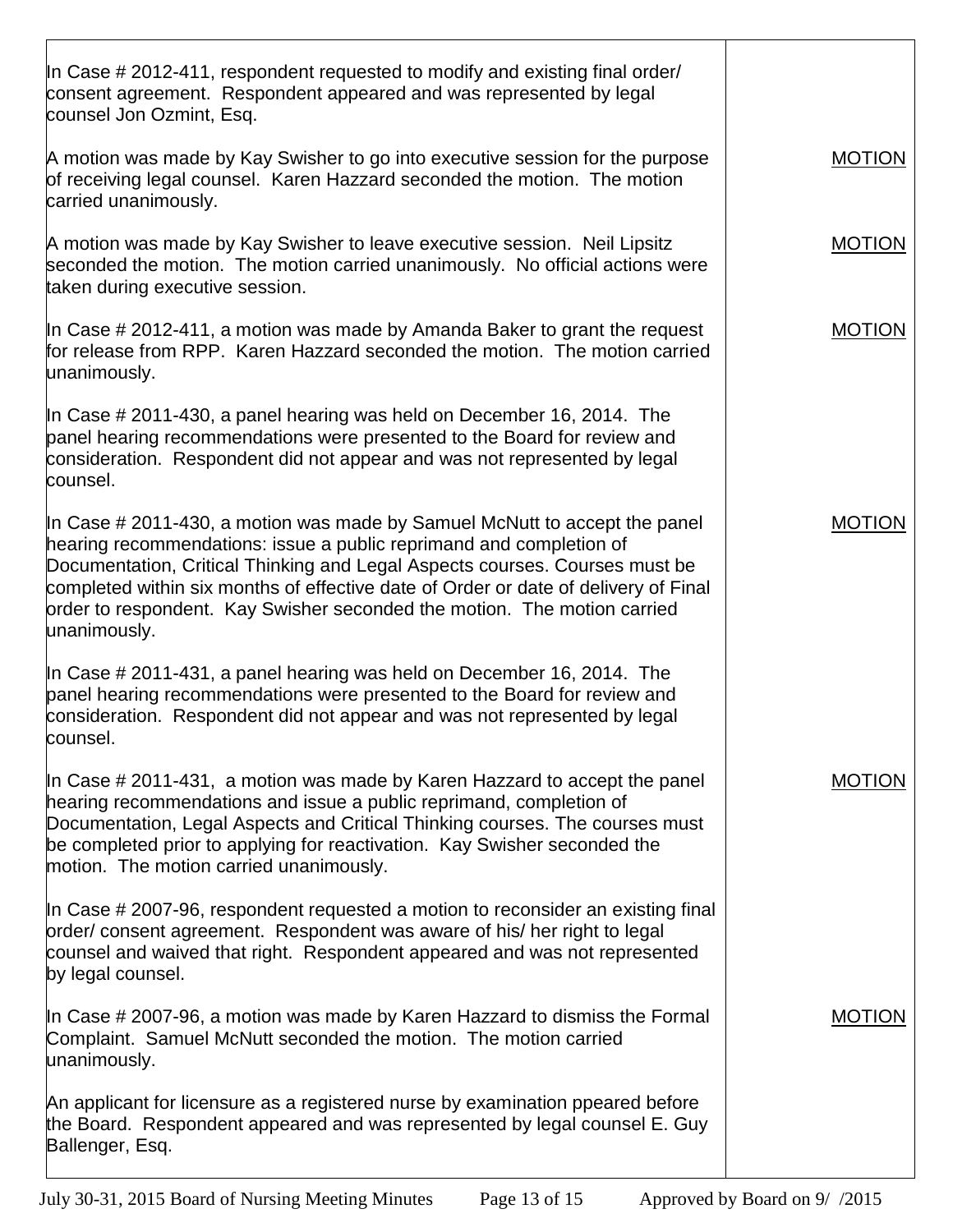| A motion was made by Amanda Baker to grant applicant a license by<br>examination. Kay Swisher seconded the motion. The motion carried<br>unanimously.                                                                                                                          | <b>MOTION</b> |
|--------------------------------------------------------------------------------------------------------------------------------------------------------------------------------------------------------------------------------------------------------------------------------|---------------|
| An applicant for licensure as a licensed practical nurse by examination appeared<br>before the Board. Respondent appeared and was represented by legal counsel<br>U. Preston Strom, Jr., Esq.                                                                                  |               |
| A motion was made by Samuel McNutt to grant the respondent's license by<br>examination. Kay Swisher seconded the motion. The motion carried<br>unanimously.                                                                                                                    | <b>MOTION</b> |
| An applicant for licensure as a licensed practical nurse by endorsement<br>appeared before the Board. Respondent was aware of his/ her right to legal<br>counsel and waived that right. Respondent appeared and was not represented<br>by legal counsel.                       |               |
| A motion was made by Samuel McNutt to go into executive session for the<br>purpose of receiving legal counsel. Kay Swisher seconded the motion. The<br>motion carried unanimously.                                                                                             | <b>MOTION</b> |
| A motion was made by Samuel McNutt to leave executive session. Karen<br>Hazzard seconded the motion. The motion carried unanimously. No official<br>actions were taken during executive session.                                                                               | <b>MOTION</b> |
| A motion was made by Jacqueline Baer to grant the licensure by endorsement<br>with one year of monitoring through the RPP program. Amanda Baker seconded<br>the motion. The motion carried unanimously with one opposed.                                                       | <b>MOTION</b> |
| An applicant for licensure as a licensed practical nurse by reinstatement<br>appeared before the Board. Respondent was aware of his/ her right to legal<br>counsel and waived that right. Respondent appeared and was not represented<br>by legal counsel.                     |               |
| A motion was made by Samuel McNutt to go into executive session for the<br>purpose of receiving legal counsel. The Board asked that Kathyrn Nedovic be<br>present for discussion during executive session. Kay Swisher seconded the<br>motion. The motion carried unanimously. | <b>MOTION</b> |
| A motion was made by Samuel McNutt to leave executive session. Karen<br>Hazzard seconded the motion. The motion carried unanimously. No official<br>actions were taken during executive session.                                                                               | <b>MOTION</b> |
| A motion was made by Jaqueline Baer to deny reinstatement of LPN license.<br>Karen Hazzard seconded the motion. The motion carried unanimously.                                                                                                                                | <b>MOTION</b> |
| An applicant for licensure as a registered nurse by disciplined reinstatement<br>appeared before the Board. Respondent was aware of his/ her right to legal<br>counsel and waived that right. Respondent appeared and was not represented<br>by legal counsel.                 |               |
| A motion was made by Kay Swisher to go into executive session for the purpose<br>of receiving legal counsel. Karen Hazzard seconded the motion. The motion                                                                                                                     | <b>MOTION</b> |